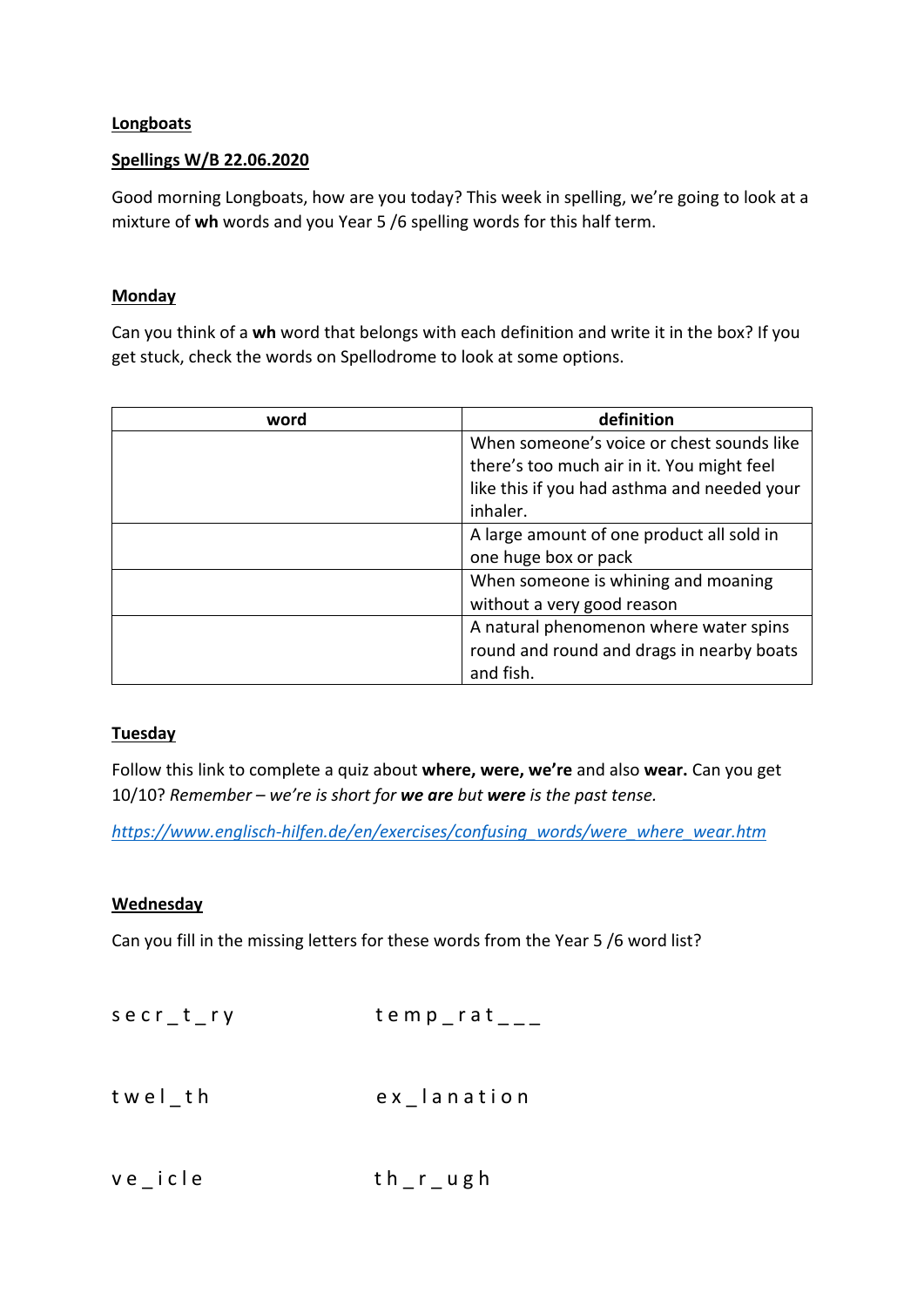# **Thursday**

Can you unscramble these anagrams for words from your Year 5 /6 word list?







|--|--|